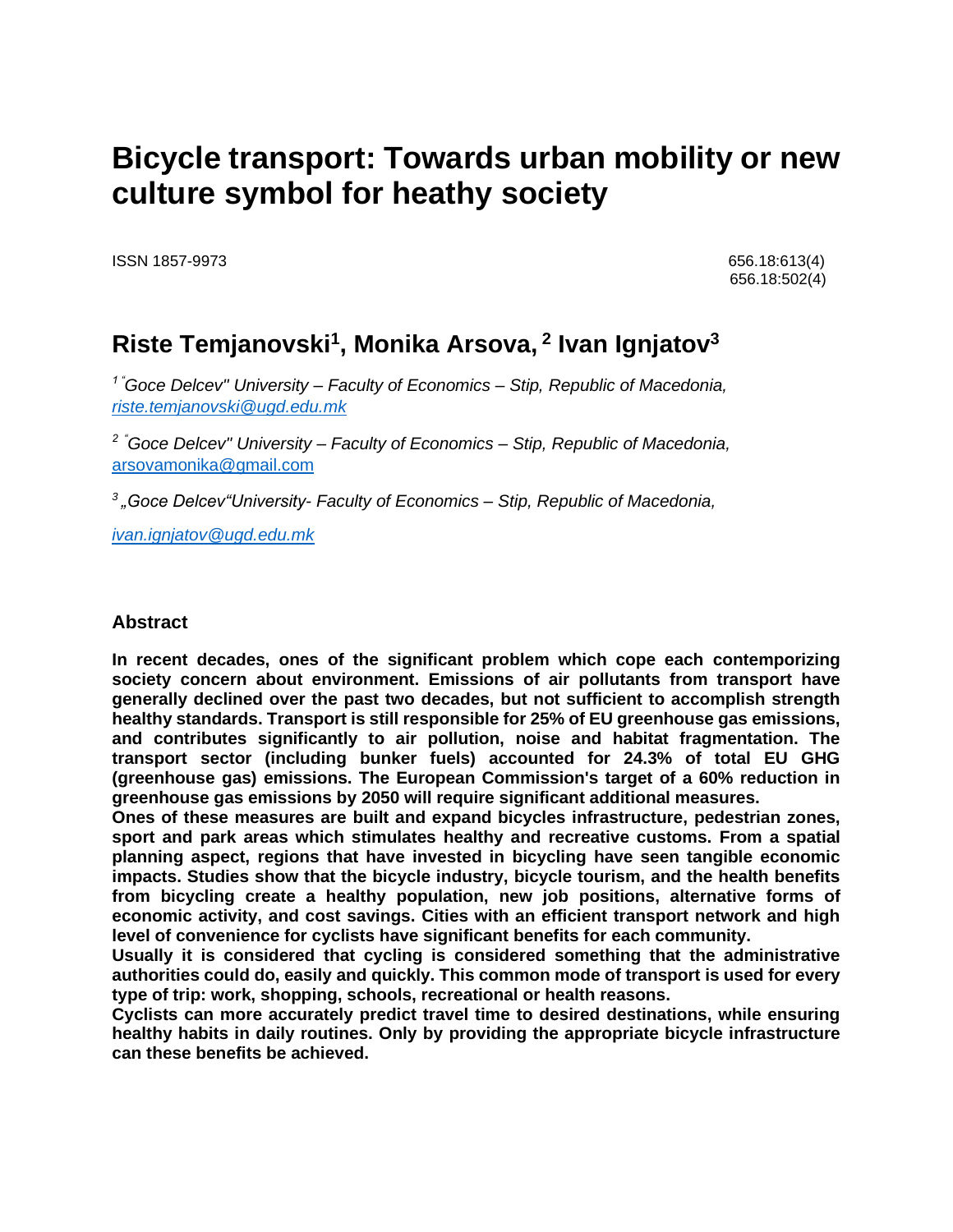**Keywords:** bicycle transport, alternative transport, greenhouse gas emissions, spatial planning

#### **1. Introduction**

The increased intensity of the number of transport vehicles and the necessary need for the dimension of transport infrastructure, technological changes, the rapid rise in the standard of living and the constant increase in human needs undoubtedly have led to the undesired effects facing the modern world.

These conditions have caused side effects that have led to the fact that every part of the globe today faces the serious effect of adverse environmental effects that disturb the working and environment, accompanied by an increased number of natural disasters and man-made accidents with serious consequences of enormous scale.

The development of industries, techniques and technology undoubtedly led to an increase in people's living standards in developed countries. Within these welfare conditions, we also face problems related to the overall civilization progress, sustainable development and preservation of the human environment. One of the limitations of factors, which greatly endangers and threatens the modern man, is traffic chaos and air pollution in urban areas, congestion and noise. This factor is so underestimated and dangerous, it is certainly a priority of environmental management in the fight for a healthy and better life. Increasing concentration in urban areas and traffic (passenger, freight) has more and more consequence - endangering the working and the environment. The most influential factors are air and object air pollution, noise and vibration, traffic accidents, huge emission of harmful and hazardous substances, traffic pollution and traffic jams.

According the Health Effects Institute [**1],** the most recent Global Burden of Disease (GBD) analysis has continued to identify ambient air pollution as one of the most important risk factors contributing to death and disability. Ambient particulate matter (particulate matter less than or equal to 2.5 micrometers in aerodynamic diameter, or PM2.5), one component of air pollution, ranked as the 6th-highest risk factor (2016) for early death.

Air pollution has emerged as one of the world's leading health risks. Each year, more than 5.5 million people around the world die prematurely from illnesses caused by breathing polluted air. In 2013 breathing polluted air is emerging as the world's fourth leading fatal health risk, causing one in ten deaths. Those illnesses include lung cancer, heart disease, stroke, acute respiratory infections, and chronic obstructive pulmonary diseases such as bronchitis and emphysema (GBD 2013 Collaborators 2015).**[2]** At the same time, air pollution from industries, construction sites, agricultural practices, vehicles and the burning of dirty sources of energy continues to grow. About 87 percent of the world's population now lives in countries where ambient pollution levels exceed the air quality guidelines set by the World Health Organization. In low- and middle-income countries, the danger is even more pronounced. It is estimated that 90% of the population in these countries was exposed to a dangerous level of ambient air pollution in 2013.

In order to reduce the number of people who are gradually contaminated by the air they breathe, pollution control should be a top imperative for every country. However, in most countries, such expenditures compete with other budgetary priorities and policy objectives. Clearly the economic burden of pollution must be overlooked, and some solutions have to be found to overcome or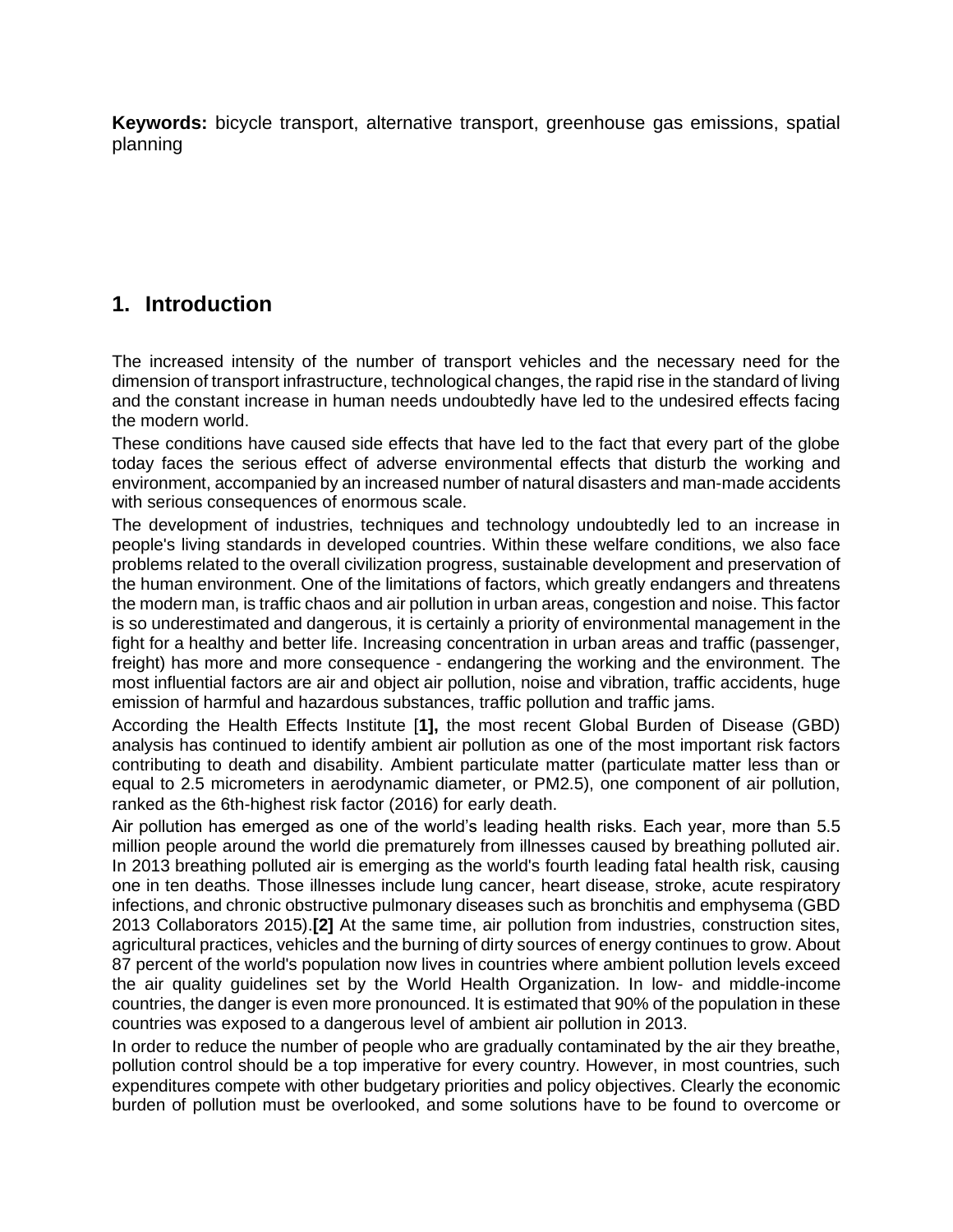mitigate this trial, which will achieve a certain balance of decisions in favor of clean air investments. One such measure concerns the use of healthy means of transport in traffic, such as the massive use of bicycles.

The underlying problem in most cities is that the inherited condition of the street network does not meet the transverse profile, route, or built-up. Therefore, the primary network does not have sufficient capacity to accept streams from the secondary network at critical times, especially when it comes to transport of dangerous goods. Negative impacts caused by traffic are called negative external effects: traffic accidents, congestion in traffic, surface occupation, noise, exhaust gases, uncontrolled release of harmful and dangerous substances, especially in acciental situations.[**3]**

Undoubtedly, physical activity, and in particular, cycling has positive personal and social effects. This is a consequence of the growing understanding of the global  $(CO<sub>2</sub>$  emissions) and local adverse effects (air quality, noise, physical intrusion) of motorised travel and the increasing levels of obesity in society. The cycling infrastructure close to the origin of potential journeys and at the destination is, therefore, a key facilitator or potential barrier to encouraging cycling. Government funding has been found for interventions that include awareness raising, personal support and skill training, subsidised equipment and city and workplace bike pool schemes. In many countries the cycling infrastructure has also been improved with segregated and shared tracks mainly catering for the leisure cyclist. [**4]**

#### **2. Urbanization, congestion and traffic**

According the UN's report **[5]**, in 2018, an estimated 55.3 per cent of the world's population lived in urban settlements. By 2030, urban areas are projected to house 60 per cent of people globally and one in every three people will live in cities with at least half a million inhabitants. Understanding the key trends in urbanization likely to unfold over the coming years is crucial to find solution to everyday problems that bring with them great capitals. It is estimated that Almost three quarters of the European population lived in an urban area in 2015. It is expected that this percentage will increase to over 80% by 2050. In some countries like Sweden, Belgium, the Netherlands, Denmark, Malta and Luxembourg the urbanization rate will rise to over 90% **[6]**. Urban areas are the "engine" to economic growth and employment, and the foremost producers of knowledge and innovation. Around 85% of the EU's GDP is generated in European cities **[7].** In short, towns and cities are the hubs and drivers of economic activity and welfare. Urban transport systems are vital to the economic functioning of cities through their provision of accessibility for goods and commuters. Similarly, they are vital to the welfare of the population by providing accessibility for all social activities. However, due to the extensive economic activity in urban areas, many European cities face several problems related to or caused by transport and traffic. Economic and social transformation has rapidly increased the levels of mobility. The growth of private car use has been accompanied by increased urban sprawl and commuting, whereas the expansion of public transport networks in many cases has not been developed at the same rate **[8].**

It must be borne in mind that the processes of globalization in last two-three decades, undoubtedly enabled the strengthening of urbanization activities, which in itself caused additional problems for the city authorities. Cities in Europe and all over the world, increasingly face problems caused by transport and traffic. At the same time, urban mobility is vital for European cities and is a major contributor to economic growth, jobs and competitiveness. The question of how to enhance mobility while at the same time reducing congestion, accidents and pollution is and favorize the green areas as well as common challenge to all major cities.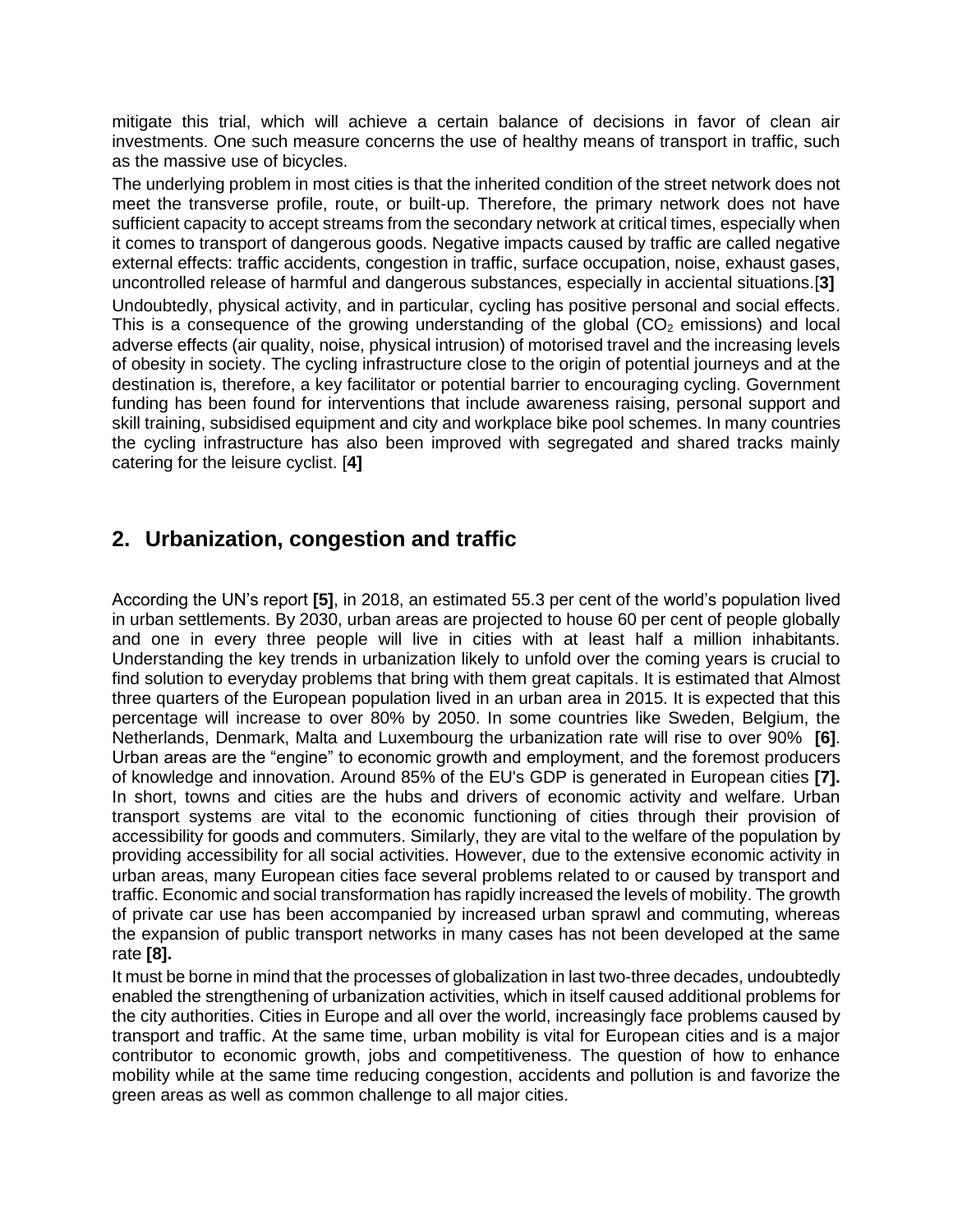| Sector                      | Share |
|-----------------------------|-------|
| <b>Road transport</b>       | 72    |
| <b>Maritime</b>             | 13.6  |
| <b>Aviation</b>             | 13.3  |
| <b>Other Transportation</b> | 0.5   |
| <b>Railways</b>             | 0.5   |

Road transport, 72 Maritime, 13.6 Aviation, 13.3 **Other** Transportation, 0.5 **EU (Convention) - Share of transport greenhouse gas emission - 2016** Road transport • Maritime • Aviation • Other Transportation

**Table 1** EU (Convention) — Share of transport greenhouse gas emission





Transport is a major contributor to air pollution, which has important adverse effects on health. According the European Environment Agency, emissions from the EU transport sector are not reducing enough to limit its environmental and climate impacts in Europe. Greenhouse gas (GHG) emissions from transport have increased over the last three years, whilst average CO2 emissions of new passenger cars increased for the first time in 2017. The sector remains a significant source of air pollution, especially of particulate matter (PM) and nitrogen dioxide, although these emissions have been reduced in the last decade. It also is the main source of environmental noise in Europe. Possible concerned over the situation with emissions at greenhouse gas (GHG) emissions from transport over the last three years. The sector remains a significant source of air pollution, especially of particulate matter (PM) and nitrogen dioxide, although these emissions have been reduced in the last decade.

It also is the main source of environmental noise in Europe. GHG emissions from transport have been increasing since 2014. By 2016, transport emissions were 26.1 % higher relative to 1990. Preliminary estimates from EU Member States show that GHG emissions from transport were 28 % above 1990 levels in 2017.

The average CO emissions of new passenger cars slightly increased for the first time since data monitoring started. Meanwhile average CO emissions of new vans continue to fall, with the largest annual reduction occurring in 2017. However, considerable reductions still need to take place in the coming years to meet the EU's 2020/2021 targets.

The state of air pollution in the Republic of Northern Macedonia is also very worrying. Currently the Macedonian air pollution levels are high for certain polluting substances and can be harmful to human health. Аir pollution in the country is a cause of serious concern as the limit values set for protection of human health, especially for particulate matter, are exceeded significantly, primary in the urban and industrial areas. The situation is the worst in the biggest urban settlements such as Skopje and Tetovo, with the annual mean concentrations of  $PM_{10}$  exceeding the annual limit value (40 μg/m3). In the past few years Skopje and Tetovo have been declared among the most polluted cities in the world. Moreover, in terms of mean concentrations of both PM<sup>10</sup> and PM2.5, the World Health Organization (WHO) Ambient Pollution Database **[10]** for 2018 ranks Skopje as Europe's most polluted capital city. Skopje, a city of more than half a million people, located in the centre of the Balkan peninsula in southern Europe has been listed by the WHO amongst the cities in Europe with the highest concentration of harmful fine particulate matter (PM) 2.5 in the air. The latest data released by the WHO in 2018 shows a PM 2.5 annual mean level of 40 micrograms per cubic metre in Skopje-four times the recommended levels of 10µg/m<sup>3</sup>.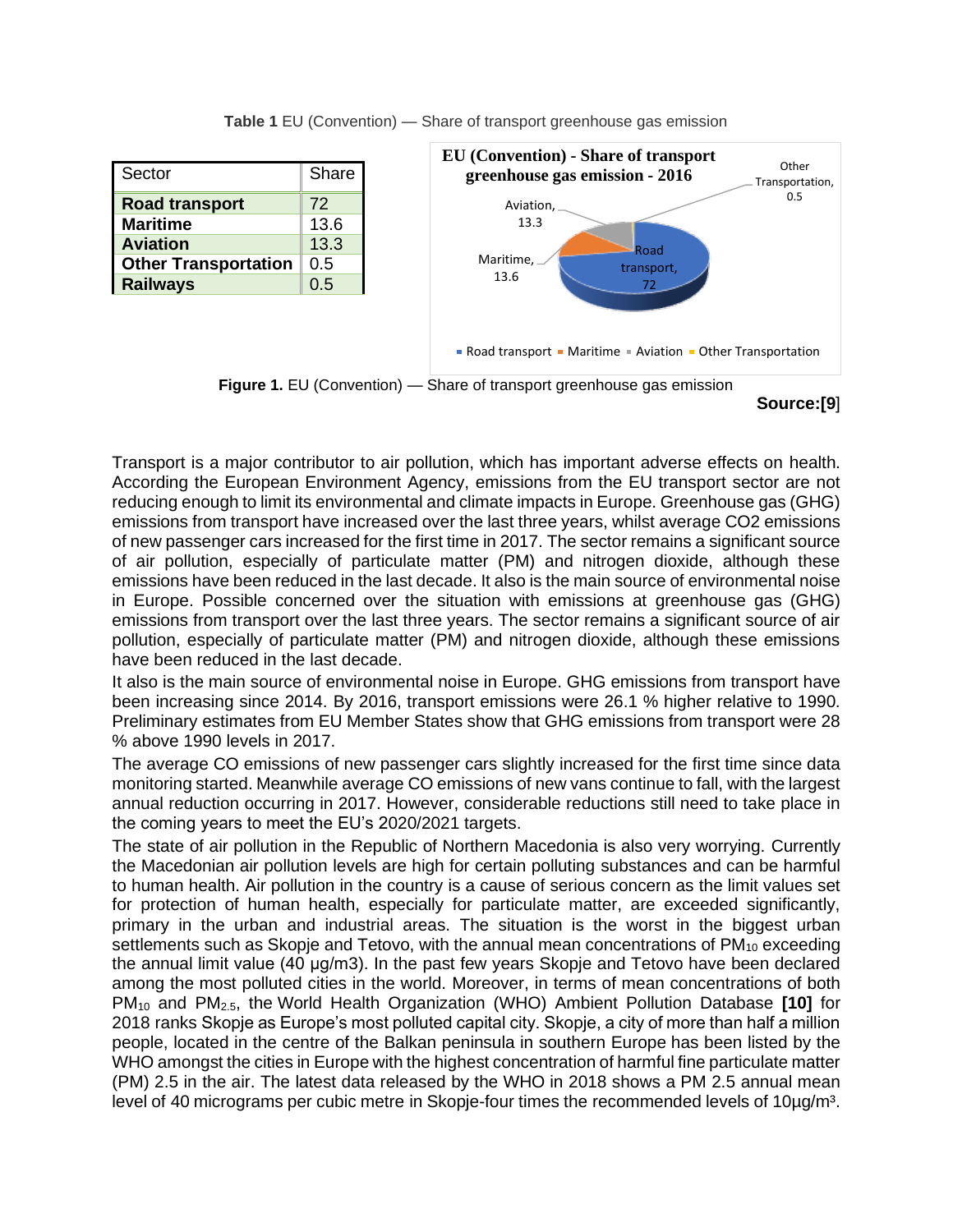Air quality can be improved with effective actions that reduce emissions which have the largest impact to the pollutant concentrations. Certainly, as one of the preventive measures of pollution, the models for using the bicycle as a means of transport, electric vehicles and zones without transport vehicles.

Most surveys show that the perceived traffic congestion is an important to spatial planning and manage most activity to find solution for alternative transport modes and improved health and living environment. These spatial aspects can supplement the spatial contents of urban areas with particularly poor dimension and quality of the situation on the street network, inadequate organization of public transport and transport, disregard of traffic rules and low level of traffic culture, technically defective vehicles and increase of number of vehicles in traffic.

Taking into account the benefits of electric vehicles for the environment (less pollution, renewable energy, eco-friendly materials), electric cars are slowly penetrating the EU market. Despite significant increases in sales in 2017, battery electric vehicles (BEV) and plug-in hybrid electric vehicles (PHEV) represent only 0.6 % and 0.8 %, respectively of new passenger car registrations in the EU. The real solution represent bicycles, scooters and their electric derivates e-bicycles and electric scooters.

Cycling is an efficient way of using expensive and scarce space in urban areas, and is healthy, clean and cheap. It has enormous potential when we acknowledge that almost half of all car trips in cities are of less than five kilometres.

The informal meeting of EU ministers for Transport adopted a Declaration on Cycling **[11]** as a climate friendly transport mode, in Luxembourg, October 2015. This declaration clearly states that in and around Europe's many growing urban centres, cycling is an essential tool for congestion relief. Both for the state and for citizens, cycling is the most cost effective transport mode after walking, as it produces massive positive externalities for society at little expenditure in terms of infrastructure and vehicles. When production, maintenance, operation and fuel are taken into account, cycling is the most greenhouse gas efficient transport mode of all. Considering that half of all passenger car trips made in most European cities are shorter than five kilometres and that more than half of all motorized cargo trips in EU cities could be shifted to bicycles, there is significant potential to increase cycling's mode share and to improve quality of life.

Ministers called upon the Commission, Member States and local and regional authorities to consider a number of actions in that regard. As a result, the Commission works on further integrating cycling into the multimodal transport policy, as follows: Reinforce cycling aspects within the current initiatives, such as [CIVITAS](http://www.civitas.eu/) and the [European Mobility](http://www.mobilityweek.eu/)  [Week](http://www.mobilityweek.eu/) campaign,

According the Rybarczyk **[12]**, many communities in the United States remain eager to integrate sustainable transportation systems that promote health and reduce automobile reliance. In the US, approximately two-thirds of the population is sedentary; health care costs associated with inactive lifestyles exceed \$24 billion. To reduce these extraordinary health care costs, one solution is to increase physical activity by using bicycling for daily travel purposes. Moreover, transferring a portion of daily automobile trips to bicycling will result in decreased air and noise pollution, reduced traffic congestion, lower energy costs, and improved environmental quality.

European cities are often extremely crowded and congested, and while part of their charm it makes space and, particularly space adjacent to the street, a premium. For the past 60 years, this has been an issue regarding car as well as motorcycle parking versus the range of other users such as sidewalk cafes, underground utility access, pedestrians, delivery access, taxi parking, advertising banners as well as now personal bicycle parking, shared bicycles, and scooters.**[13]**

In the numerous documents, analyzes, studies produced within the European Union, the needs of environmentally friendly means of transport are clearly emphasized. Congestion, air and noise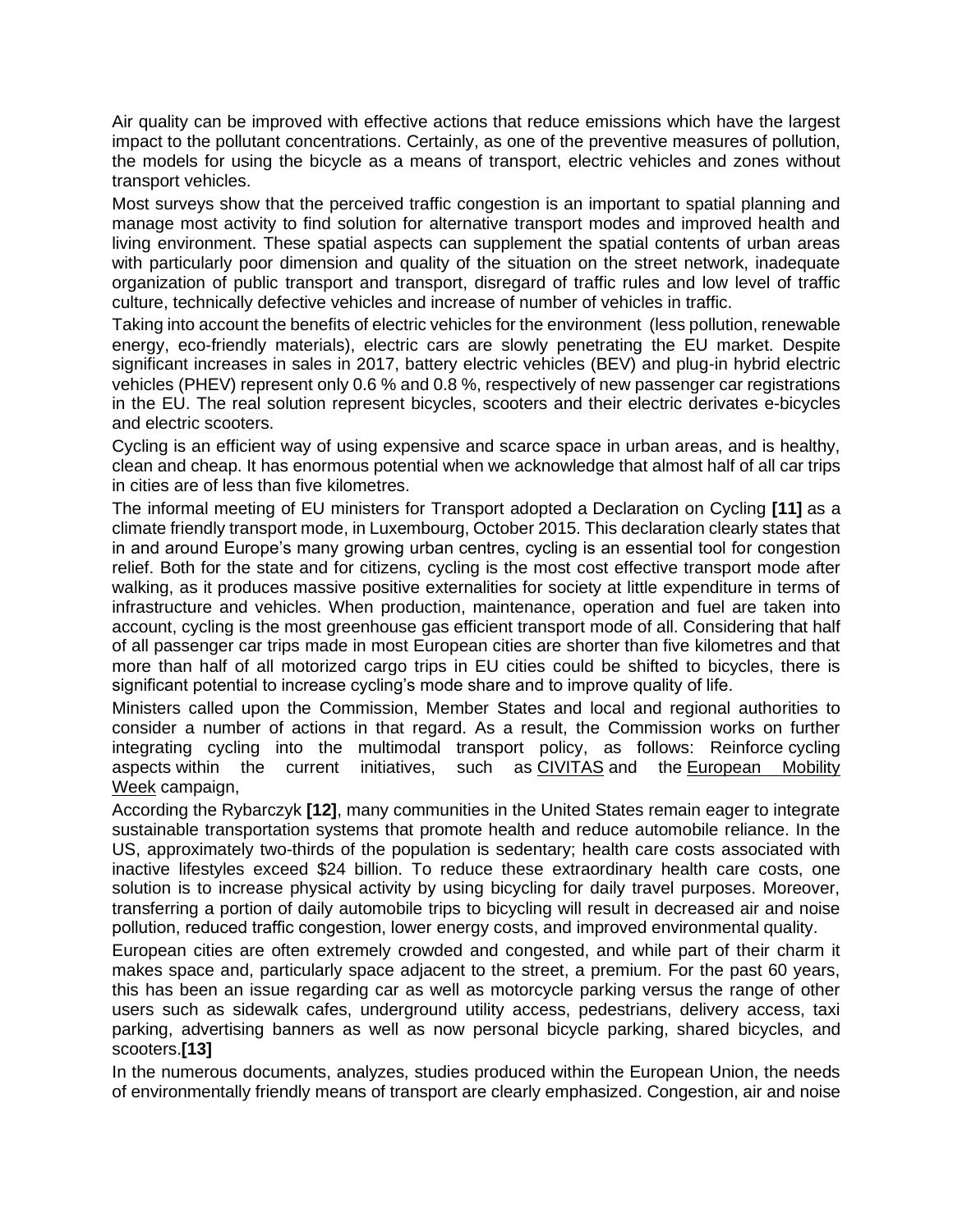pollution, and road safety are examples of commonly shared problems in European cities. Besides this direct impact, urban transport also affects social development, social inclusion and accessibility for people with reduced mobility. The need for sustainable (in three dimensions: economic, social and environmental) mobility has been receiving increasing attention. European cities face the challenge of how to enhance mobility, ensure accessibility, and create high quality and efficient transport systems while at the same time reducing congestion, pollution and accidents.**[14]**

### **3. Bicycle infrastructure [mainstream]**

Urban landscapes of many European and world metropolises can not be imagined without wellarranged cycling paths. A large number of transport studies focus their attention on investing in the bicycle infrastructure. Towns and cities with an efficient transport network and high levels of cycling have achieved this by investing in cycle infrastructure. Cycling is seen as something that everybody can do, easily and quickly. This commonplace mode of transport is used for every type of journey: work, shops, schools, leisure.

Bicycle transport has numerous benefits for both the population, the surrounding area and the specific landscape of the city streets. Of course, here you can recognize the benefits of the city image, in terms of pleasant streets, ease of movement and healthy lifestyles. These cities possessed specific friendly energy, which offer a compact yet spacious environment that attracts business communities, as well as families to live there.

Cyclists do not like to be mixing amongst traffic or with pedestrians. Therefore, the primary requirement, which will give people the choice to be able to cycle, is to provide dedicated space for cycling on streets carrying most traffic. Infrastructure must be suitable for people cycling fast or slowly.

Urban solutions for bicycle tracks must provide at least 2.1m of space on both sides of the road, with some degree of protection from traffic. Some local streets can have all motorized traffic removed, leaving just a wide footpath and a 5-metre wide central two-way cycle track. These are most appropriate in shopping areas and along routes to schools, railway or bus stations.

According the Robin Heydon and Martin Lucas-Smith **[15]** in these cities, where 30 to 40 per cent of journeys are by bike, cycling is a normal, everyday activity. Because the cycle network coexists with the road network, people can still choose to drive for other journeys. Both adults and children appreciate the independence and ease of travel that cycling provides. Cycling is completely mainstream.

New developments and street redesigns incorporating cycling provide:

- A family-friendly, healthy environment
- **•** Future-proofing against congestion
- Productive employees, profitable shops
- Relaxed public spaces, attractive streetscapes
- **Efficient use of space.**

People are motivated to cycle because it is faster than being stuck in a traffic jam, journey times are highly predictable, and it is a fun and social way to travel, providing an easy way to introduce healthy exercise into a daily routine. Only by providing proper cycling infrastructure can these benefits be achieved. Hence, it can be emphasized that the best way to attract people who ride bikes and accrue all of these benefits is by building appropriate infrastructure and legal acts that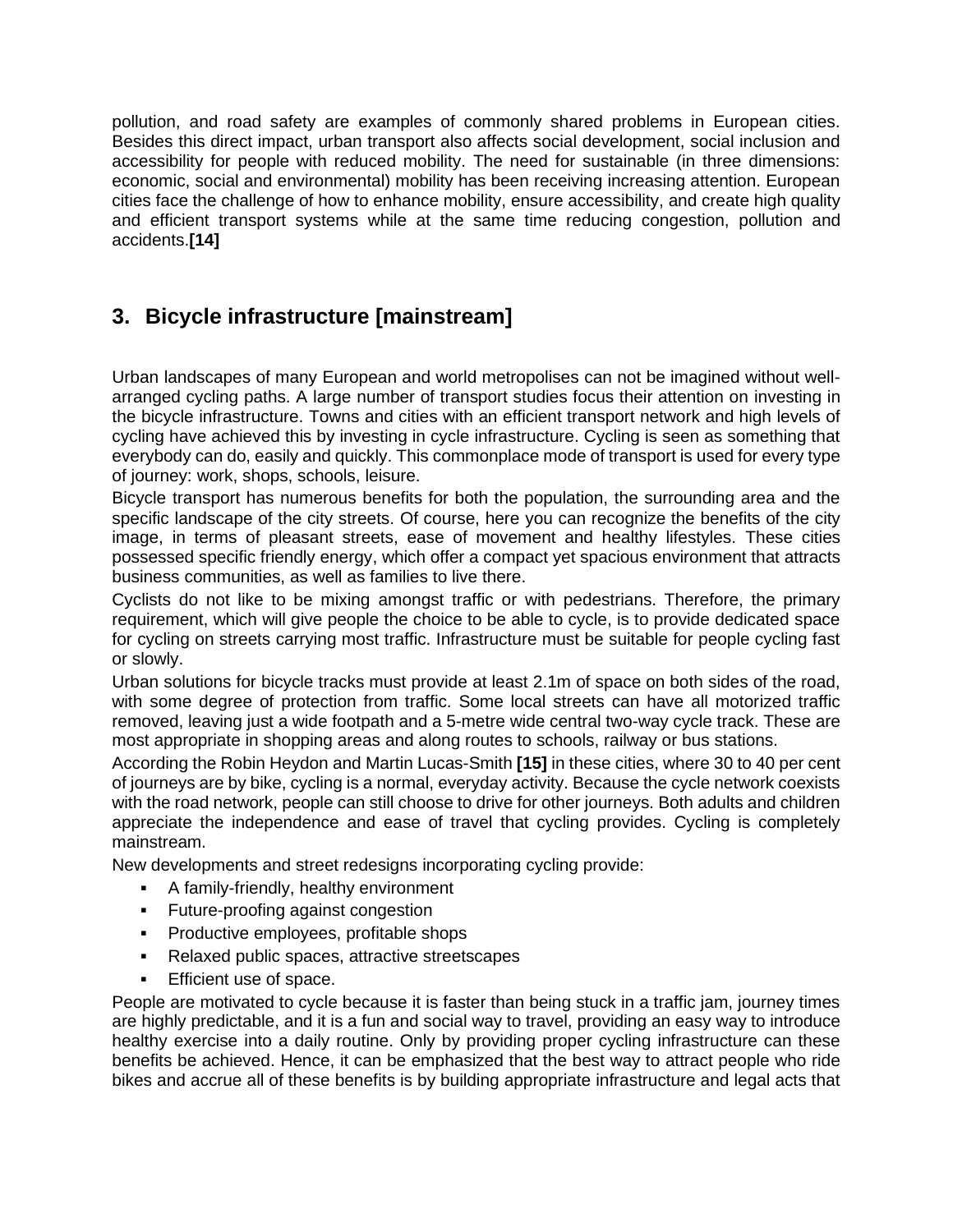makes it more attractive for people to ride. Building that infrastructure undoubtedly creates extra jobs, and it does so extremely cost-effectively.

Cities with an efficient transport network and high level of convenience for cyclists have significant benefits for each community. Usually it is considered that cycling is considered something that the administrative authorities could do, easily and quickly. This common mode of transport is used for every type of trip: work, shopping, schools, recreational or health reasons.

From a spatial planning aspect, regions that have invested in bicycling have seen tangible economic impacts. Studies show that the bicycle industry, bicycle tourism, and the health benefits from bicycling create a healthy population, new job positions, alternative forms of economic activity, and cost savings.

Cyclists can more accurately predict travel time to desired destinations, while ensuring healthy habits in daily routines. Only by providing the appropriate bicycle infrastructure can these benefits be achieved.

There are more than a billion bicycles in the world, twice as many as automobiles. In recent years bike production had climbed to over 100 million per year (compared to 50 million cars). Bicycles were introduced in the 19th century and since when have been and are employed for many uses: recreation, work, military, show, sport etc.

| <b>Country</b>                                                                                                                                                                                                                                          | <b>People</b> | <b>Bicycles</b>             | <b>Cyclists</b> |
|---------------------------------------------------------------------------------------------------------------------------------------------------------------------------------------------------------------------------------------------------------|---------------|-----------------------------|-----------------|
| China                                                                                                                                                                                                                                                   | 1,342,700,000 | >500,000,000                | $>37.2\%$       |
| <b>Belgic</b>                                                                                                                                                                                                                                           | 10,827,519    | 5,200,000                   | $-48%$          |
| <b>Switzerland</b>                                                                                                                                                                                                                                      | 7,782,900     | 3,800,000                   | $-48.8$         |
|                                                                                                                                                                                                                                                         |               |                             |                 |
| Japan                                                                                                                                                                                                                                                   | 127,370,000   | 72,540,000                  | $~56.9\%$       |
| <b>Finland</b>                                                                                                                                                                                                                                          | 5,380,200     | 3,250,000                   | $~160.4\%$      |
|                                                                                                                                                                                                                                                         |               |                             |                 |
| <b>Norway</b>                                                                                                                                                                                                                                           | 4,943,000     | 3,000,000                   | $~100.7\%$      |
| Germany                                                                                                                                                                                                                                                 | 81,802,000    | 62,000,000                  | $~275.8\%$      |
| <b>Denmark</b>                                                                                                                                                                                                                                          | 5,560,628     | 4,500,000                   | $~1\%$          |
| <b>Netherlands</b><br>$\bullet$ in the set of the set of the set of the set of the set of the set of the set of the set of the set of the set of the set of the set of the set of the set of the set of the set of the set of the set of the set of the | 16,652,800    | 16,500,000<br>$\sim$ $\sim$ | $~299.1\%$      |

Source:<http://top10hell.com/top-10-countries-with-most-bicycles-per-capita/>

For example, in the USA, people use bikes for slimming and better feeling because cycling burns 600 calories an hour, but in China or other countries people use bikes mostly for transportation needs. China, as the country with the largest population in the world, also has the largest number of active cyclists. It is estimates that 60 percent of local cyclists in Shanghai (most populous city in China) pedal to work every day. The city is home to 9,430,000 million bicycles and 19,213,200 people.

In this regard, one can pay attention to Tokyo, where there are 74 bicycles per 100 inhabitants, and they are personal, not rental. There are very strict parking rules that impede the development of sharing. At the same time, there is an excellent robotized parking infrastructure. After all, no matter how comfortable the bike is on the street, not everyone is ready to keep it at home.

In Belgium 8% of all trips are made by bike, in Switzerland 5% of all trips and 10% of trips to work are made by bike, while in Japan 15 percent of trips to work are made by bicycle. However, the bicycle is a trademark and everyday picture and decor for the citizens in the Netherlands. In the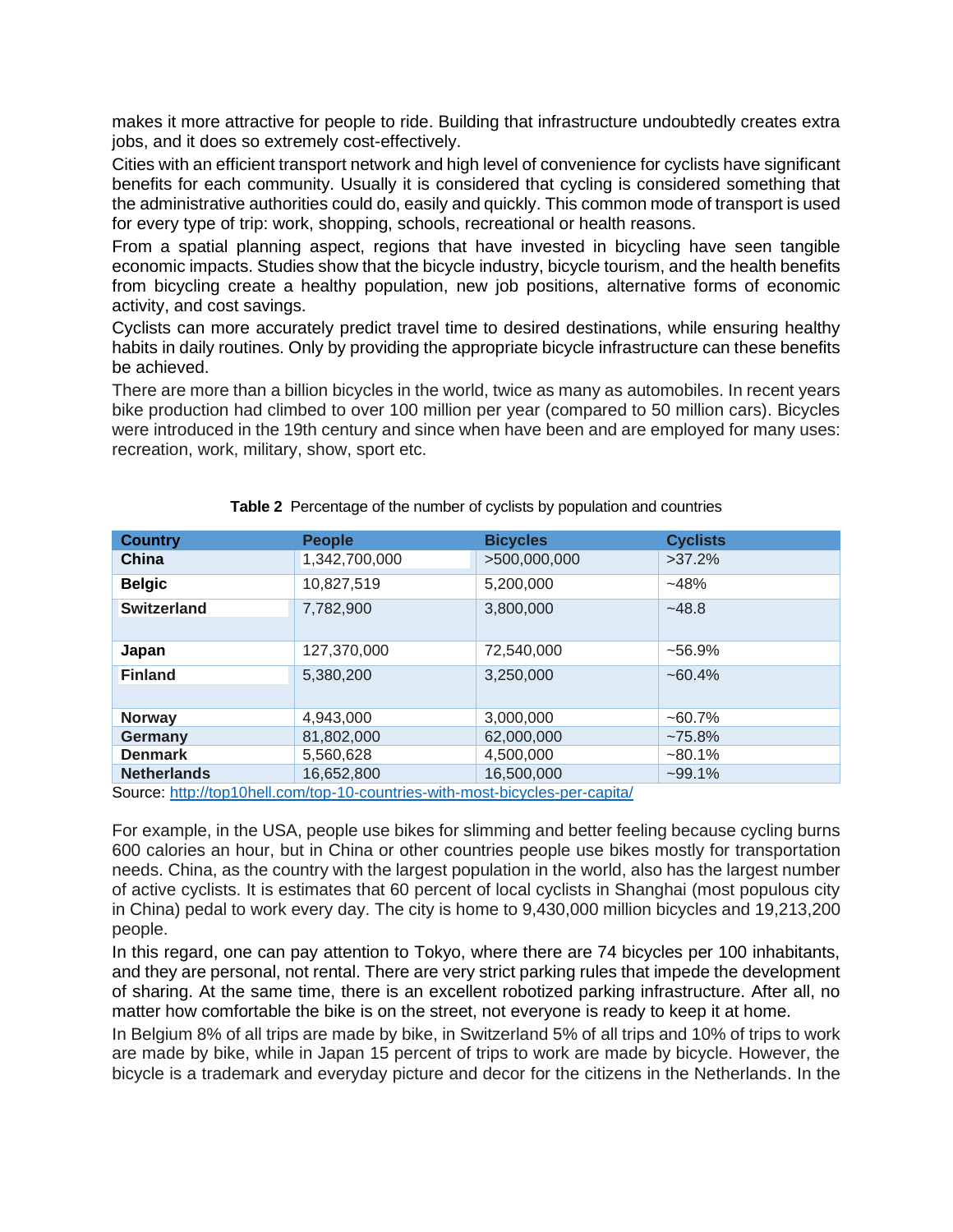Netherlands 27% of all trips and 25% of trips to work are made by bike. The average distance cycled per person per day is 2.5 km

It is vital to keep in mind that the bicycle is mainly used for short distances. More than 80% of all bicycle trips are less than 5 km long. In the absence of data on the demand for cycle tourism across countries, we reviewed reports from countries where studies have been undertaken.

The US aims to build the largest cycle route network in the world, with more than 50,000 miles of routes. Cycling is not allowed on highways. However, the main roads will usually follow the fastest route between two urban areas. Equally coveted, a direct route should also be available for travel for time and travel in a cycle. This problem has already been overcome in some countries, where special bicycle highways are built. The positive example is Germany, where is ongoing highway construction for bicycles. In this way, the cycling highway will follow the trend of the famous German highway. Following in the footsteps of other northern European countries, Germany is building a traffic-free bicycle highway: the Radschnellweg Ruhr, also known as RS1. By November 2015, 11 kilometers of the road were primed for pedaling between the cities of Essen and Mülheim, in the highly populated Ruhr region of western-central Germany.

Funding from the European Union, the state of North Rhine-Westfalia and the Ruhr Regional Association (RVR) got the project going. However, a current lack of funding might hinder its full completion. And some question the benefits, at a cost of nearly 2 million euros per kilometer (\$3.3 million per mile). But what is actually the purpose of bicycle highways, and are they worthy of public funding?**[16]**

Amsterdam (the capital and largest city of the Netherlands) is one of the most bicycle-friendly large cities in the world. It has 400 km of bike lanes and nearly 40% of all commutes in Amsterdam are done on bike.

The UK has an extensive system of trails. Countries such as Japan, Taiwan and South Korea are developing extensive cycle trail networks.

Specific bicycle avenues with five to six lanes each are common in Chinese cities. Motorized traffic is often separated from pedestrian and cyclists on three-trach roads, and some cities set apart space for load-carrying bicyclets. Throughout China, city governments have long used bicycles to relieve pressure on overcrowded buses by paying commuters a monthly allowance for cycling to work.**[17]**

The next great example of the transformation of the city's urban landscape and the cultural habits of the population is the city of Seville. The experience of Seville **[18]** has shown that the implementation of a network of cycle paths separated from motorised traffic can very effectively boost urban cycling, making cycling a normal activity and integrated into the daily life of the city, without making a distinction between age, gender or social activity. The conjunction of a strong citizen movement with an equally strong political will is of great help. And when supported by the appropriate infrastructure, urban cycling can be very resilient against political change.

With bicycles already a part of our urban culture, all the debates around active and sustainable mobility are easier in the city. When there is political will and processes of change are set in motion, citizens respond positively. This idea is vital at a time when tackling the challenges arising from the fight against climate change and dependence on fossil fuels are becoming increasingly important.

In the countries of Central and Eastern Europe, the best example is Slovenia. According to Lea Ružič, president of the Ljubljana Cyclists Network, Ljubljana is among the most accessible European capitals for cycling, and among the cities which have invested most in this mode of transport.**[19]** In recent years, Ljubljana has confirmed its place among the cycling capitals of Europe. With 73 kilometres of bike lanes and 133 kilometres of cycling routes, the city boasts a 13% modal share for cycling (the percentage of people using bicycles to travel within the city) and a congestion index of 16% (extra travelling time relative to a situation of zero traffic). A lynchpin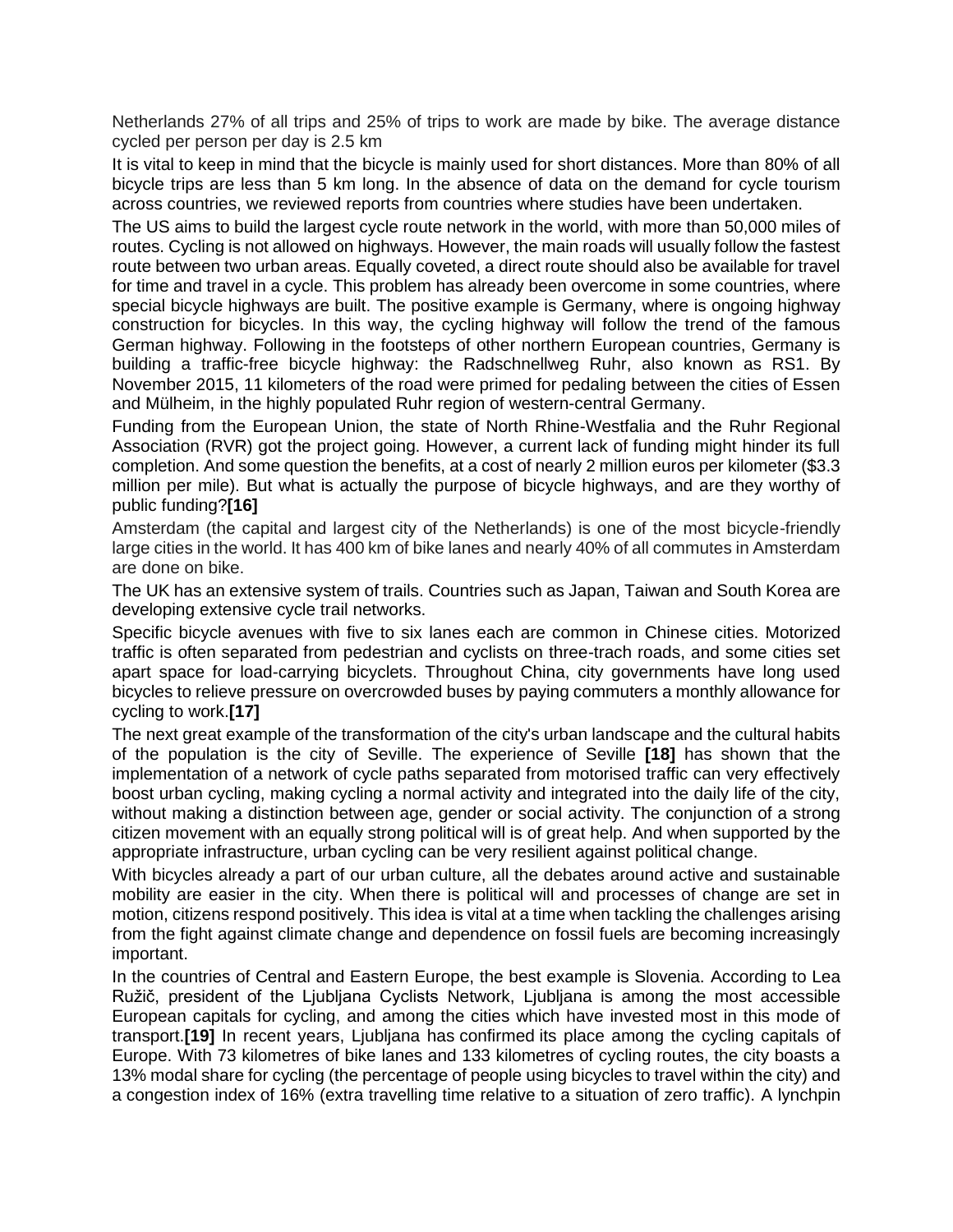and symbol of urban reform has been the pedestrianisation and regeneration of Slovenska Cesta, one of the city's main boulevards.

City authorities in Ljubljana were especially inspired by the Dutch model. As the most important benefits in improving the bicycle infrastructure are the recognitions obtained in 2003 and 2014, when the city was awarded the European Mobility Week award (EMW) – thanks to the measures adopted to promote cycling in the city – and in 2018 Ljubljana came second for the European Commission's prize for the most accessible city, and first prize for Responsible Tourism, awarded by World Travel Market. In addition, the city came eighth in the CoPENHAGENIZE INDEX 2017, which ranks the best cities for urban cycling, according criteria such as cycling culture, traffic calming, the presence of infrastructure, and the percentage of trips by bike within the city.

#### **Conclusions**

In order to reduce the number of people who are gradually contaminated by the air they breathe, where pollution control should be a top imperative for every country. However, in most countries, such expenditures compete with other budgetary priorities and policy objectives. Clearly the economic burden of pollution must be overlooked, and some solutions have to be found to overcome or mitigate this trial, which will achieve a certain balance of decisions in favor of clean air investments. One such measure concerns the use of healthy means of transport in traffic, such as the massive use of bicycles.

Today the world makes continuous efforts to improve the mobility system in order to provide fast and secure access for all people in public places, goods, services and economic opportunities while at the same time to reduce the environmental harmful impact of transport. Tackling the problem of transport and mobility have a significant impact on other (socio-) economic and environmental aspects as well as the quality of life and well-being of the urban population.

Significant benefits for residents in a particular city or settlement can be realized when these developments combine the model of a friendly environment. A new development that is friendly is considered a place where people want to live: safe, family friendly, accessible with all the amenities, peaceful surroundings. The attractiveness and quiet environment are a significant point of sale over the competitive events in the city cores. Undoubtedly, providing an attractive and comprehensive cycle network and parking with a good quality cycle reduces the need for people to own a second car. Accordingly, future homeowners will find units more acceptable due to lower land requirements.

Cyclists should not be sharing paths alongside roads with pedestrians. These are totally inappropriate in new developments and in street renewals. Neither group likes such provision. Pedestrians do not like cyclists approaching unannounced, and cyclists do not like being slowed down by pedestrians. The key requirements for creating safe bicycle crossings, which will enable a convenient and easy transition, should be dedicated to:

- $\triangleright$  Separating cycling paths across the junction
- $\triangleright$  Reduce the number of interactions with other types of traffic
- $\triangleright$  Clear visibility in the movement, achieved by using normal crossings
- $\triangleright$  Reduce the speed of traffic through road signs, traffic lights, etc.

Sadly, there are very few junctions in the Republic of Northern Macedonia that show the best practice for cycling, hence the continuing high level of collisions with other types of traffic. Planners and Designers in the city administration must consider seeking solutions for achieving a high level of traffic safety and compliance with other means of transportation, as well as pedestrians.